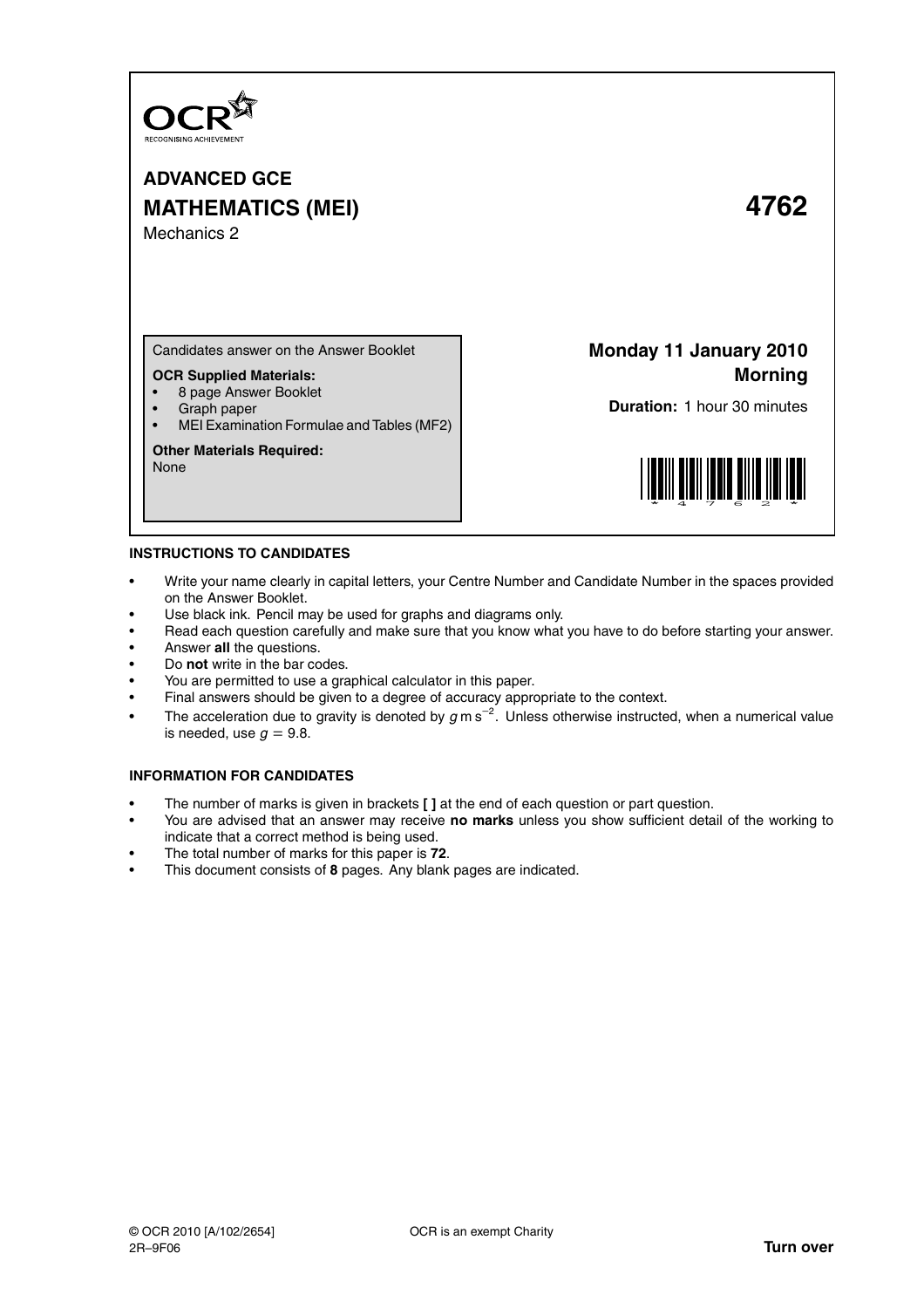**1** (a) An object P, with mass 6 kg and speed 1 m s<sup>−1</sup>, is sliding on a smooth horizontal table. Object P explodes into two small parts, Q and R. Q has mass 4 kg and R has mass 2 kg and speed  $4 \text{ m s}^{-1}$ in the direction of motion of P before the explosion. This information is shown in Fig. 1.1.



**(i)** Calculate the velocity of Q. **[4]**

Just as object R reaches the edge of the table, it collides directly with a small object S of mass 3 kg that is travelling horizontally towards R with a speed of  $1 \text{ m s}^{-1}$ . This information is shown in Fig. 1.2. The coefficient of restitution in this collision is 0.1.



**Fig. 1.2**

**(ii)** Calculate the velocities of R and S immediately after the collision. **[6]**

The table is 0.4 m above a horizontal floor. After the collision, R and S have no contact with the table.

**(iii)** Calculate the distance apart of R and S when they reach the floor. **[3]**

**(b)** A particle of mass *m* kg bounces off a smooth horizontal plane. The components of velocity of the particle just before the impact are *u*m s<sup>−</sup><sup>1</sup> parallel to the plane and *v*m s<sup>−</sup><sup>1</sup> perpendicular to the plane. The coefficient of restitution is *e*.

Show that the mechanical energy lost in the impact is  $\frac{1}{2}mv^2(1-e^2)$  J. **[4]**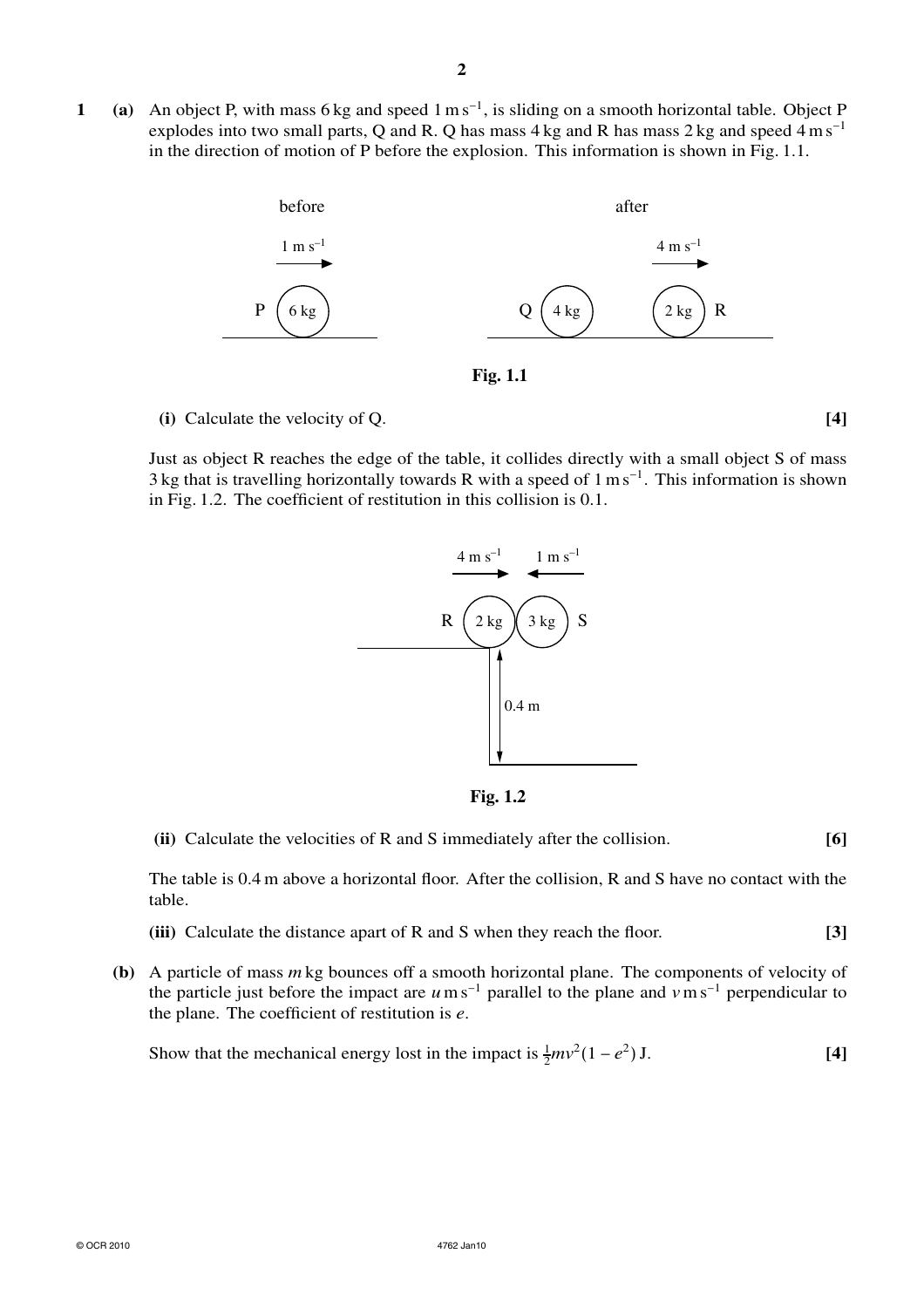- **2** A car of mass 1200 kg travels along a road for two minutes during which time it rises a vertical distance of 60 m and does  $1.8 \times 10^6$  J of work against the resistance to its motion. The speeds of the car at the start and at the end of the two minutes are the same.
	- **(i)** Calculate the average power developed over the two minutes. **[4]**

The car now travels along a straight level road at a steady speed of  $18 \text{ m s}^{-1}$  while developing constant power of 13.5 kW.

**(ii)** Calculate the resistance to the motion of the car.

How much work is done against the resistance when the car travels 200 m? **[5]**

While travelling at  $18 \text{ m s}^{-1}$ , the car starts to go **down** a slope inclined at  $5°$  to the horizontal with the power removed and its brakes applied. The total resistance to its motion is now 1500 N.

**(iii)** Use an energy method to determine how far down the slope the car travels before its speed is halved. **[6]**

Suppose the car is travelling along a straight level road and developing power *P* W while travelling at *v*m s<sup>−</sup><sup>1</sup> with acceleration *a*m s<sup>−</sup><sup>2</sup> against a resistance of *R* N.

**(iv)** Show that  $P = (R + 1200a)v$  and deduce that if *P* and *R* are constant then if *a* is not zero it cannot be constant. **[4]**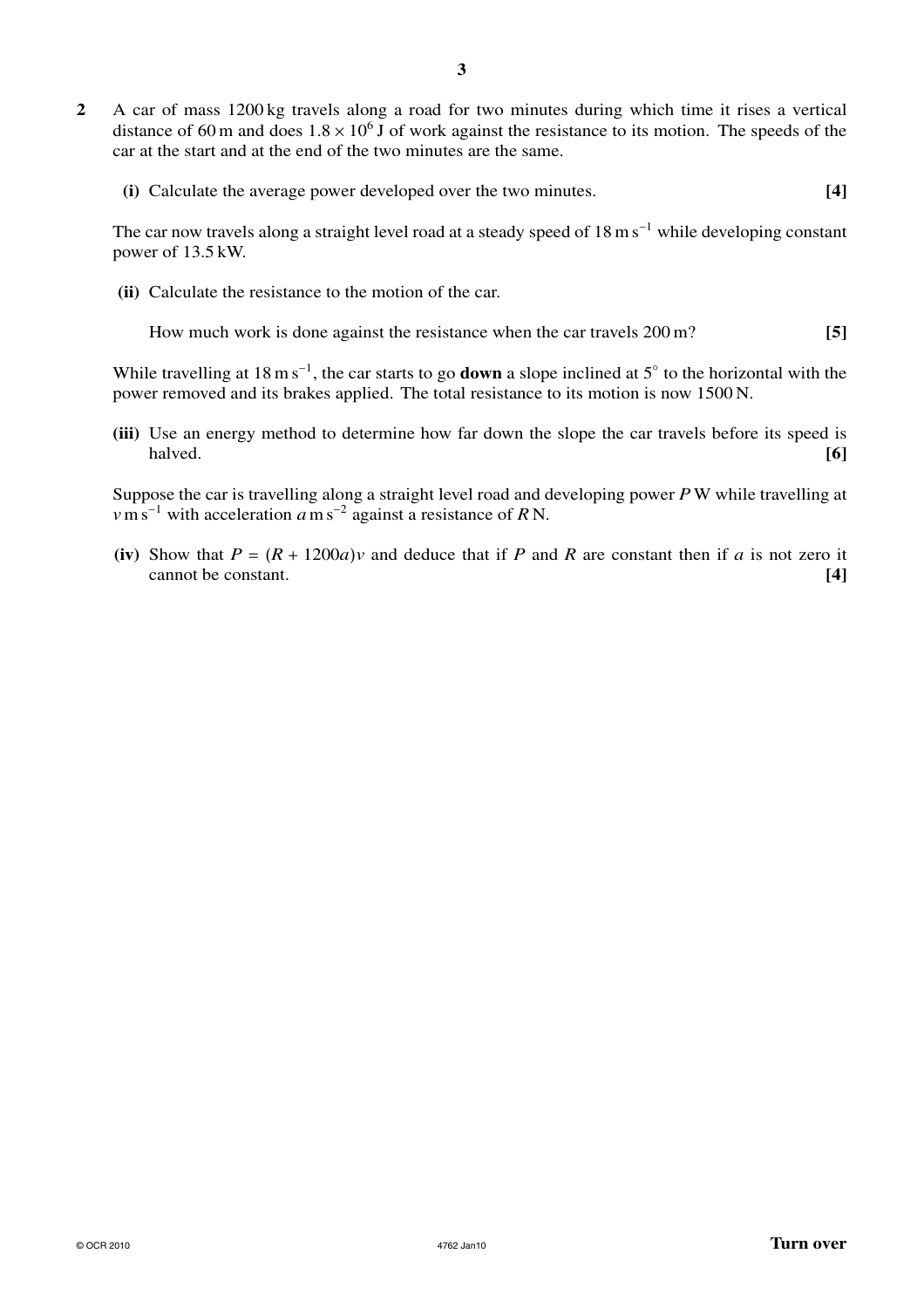

**Fig. 3.1**

- **(i)** Calculate the magnitude of the vertical force required at A for the cupboard to be on the point of tipping in the cases where the force acts
	- (*A*) downwards, **[3]**
	- (*B*) upwards. **[3]**

A force of magnitude  $QN$  is now applied at A at an angle of  $\theta$  to AB, as shown in Fig. 3.2, where  $\cos \theta = \frac{5}{13}$  (and  $\sin \theta = \frac{12}{13}$ ).



**Fig. 3.2**

**(ii)** By considering the vertical and horizontal components of the force at A, show that the clockwise moment of this force about E is  $\frac{30Q}{13}$ N m. **[3]**

With the force of magnitude Q N acting as shown in Fig. 3.2, the cupboard is in equilibrium and is on the point of tipping but not on the point of sliding.

(iii) Show that  $Q = 221$  and that the coefficient of friction between the cupboard base and the floor must be greater than  $\frac{5}{8}$ . **[9]**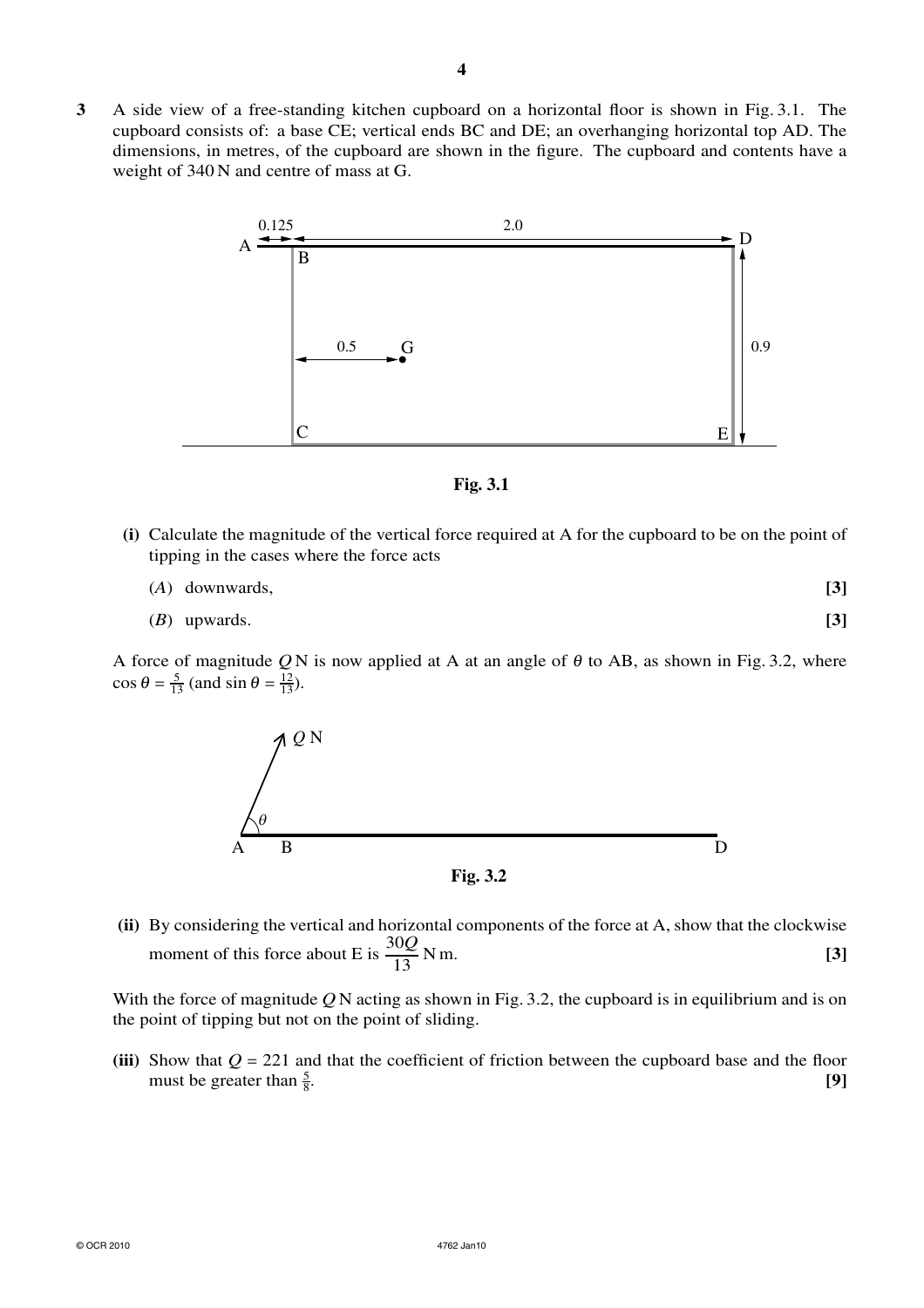**5**

Fig. 4.1 shows a lamina KLMNOP shaded. The lamina is made from uniform material and has the dimensions shown.



**(i)** Show that the *x*-coordinate of the centre of mass of this lamina is 26 and calculate the *y*-coordinate. **[4]**

A uniform thin heavy wire KLMNOPQ is bent into the shape of part of the perimeter of the lamina KLMNOP with an extension of the side OP to Q, as shown in Fig. 4.2.

**(ii)** Show that the *x*-coordinate of the centre of mass of this wire is 23.2 and calculate the *y*-coordinate. **[5]**

The wire is freely suspended from Q and hangs in equilibrium.

**(iii)** Draw a diagram indicating the position of the centre of mass of the hanging wire and calculate the angle of QO with the vertical. **[4]**

A wall-mounted bin with an open top is shown in Fig. 4.3. The centre part has cross-section KLMNOPQ; the two ends are in the shape of the lamina KLMNOP.

The ends are made from the same uniform, thin material and each has a mass of 1.5 kg. The centre part is made from different uniform, thin material and has a total mass of  $7 \text{ kg}$ .



**Fig. 4.3**

**(iv)** Calculate the *x*- and *y*-coordinates of the centre of mass of the bin. **[5]**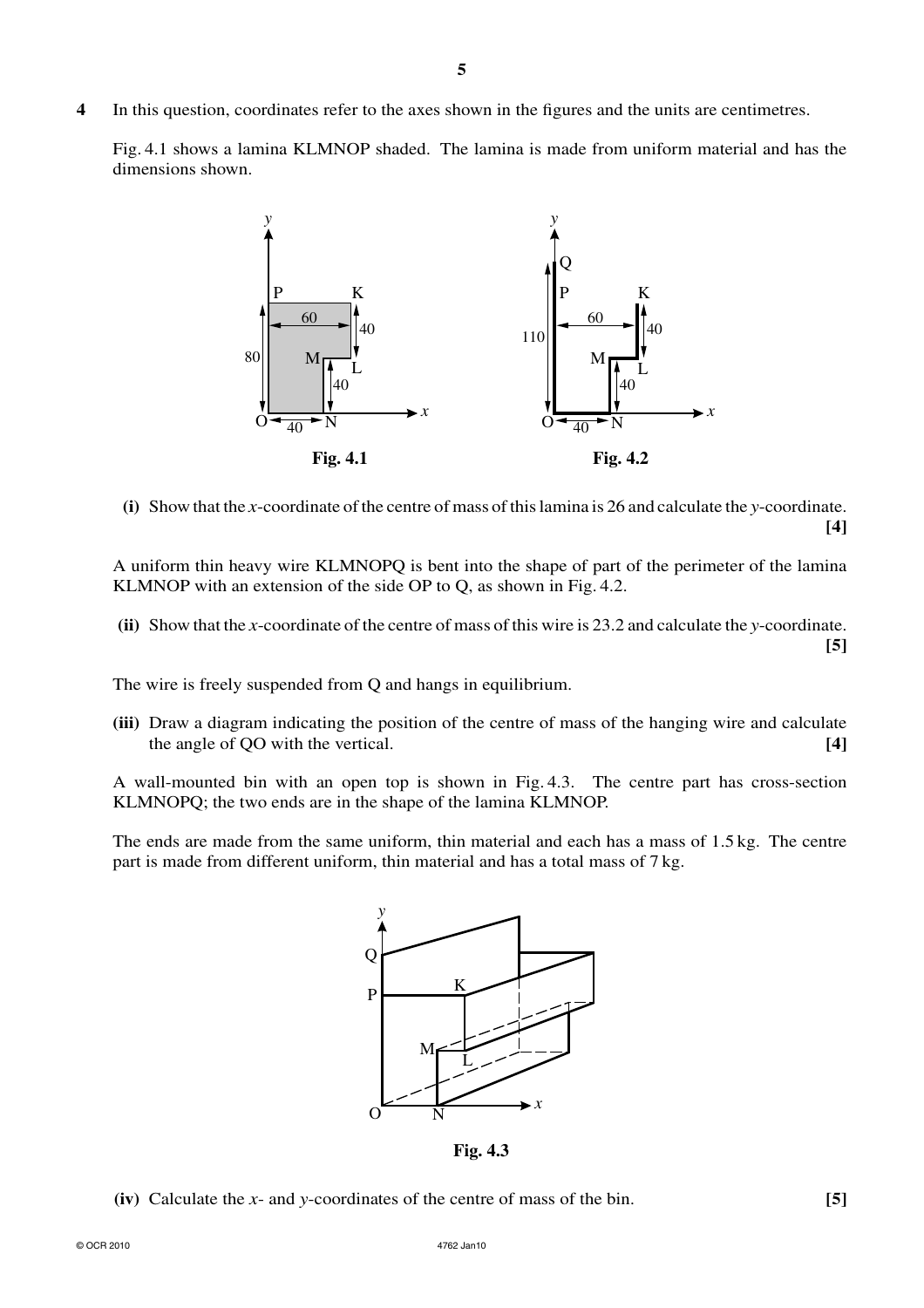# **BLANK PAGE**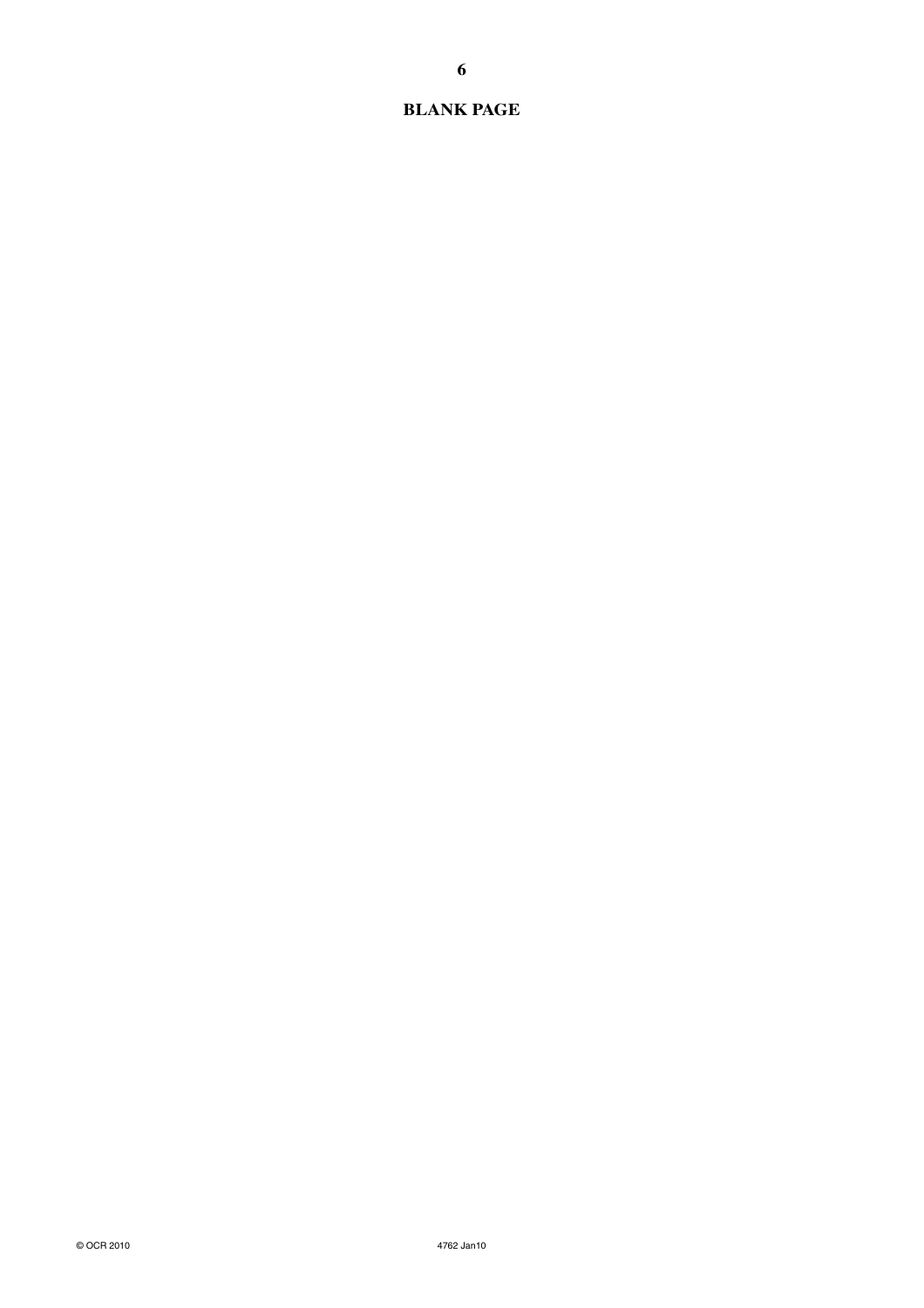# **BLANK PAGE**